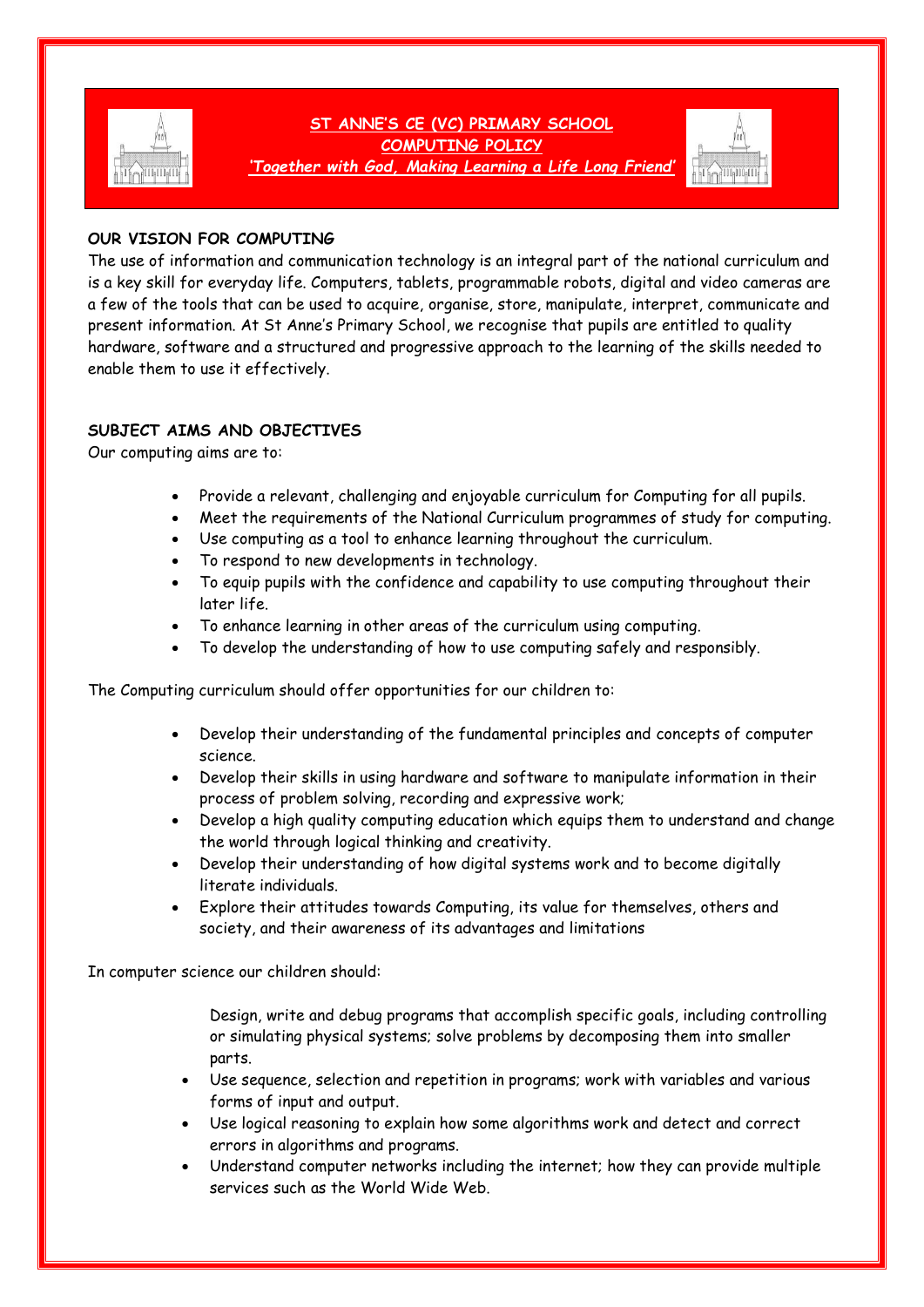When using Computing our children should acquire and develop skills associated with information technology in order to:

- Use search technologies effectively. Select, use and combine a variety of software on a range of digital devices to design and create a range of programs, systems and content that accomplish given goals, including collecting, analysing, evaluating and presenting data and information.
- acquire and refine the techniques e.g. saving, copying, checking the accuracy of input and output needed to use Computing;
- practise mathematical skills e.g. ordering numbers including negative numbers, measuring and calculating to an appropriate number of decimal places, drawing and interpreting graphs and bar charts in real contexts;
- learn why numerical and mathematical skills are useful and helpful to understanding;
- Develop the skills of collecting first hand data, analysing and evaluating it, making inferences or predictions and testing them, drawing and presenting conclusions, and use all these in their work with Computing.

It is through the teaching of digital literacy that our children should acquire and develop their skills in digital literacy in order to:

- Understand the opportunities networks offer for communication and collaboration.
- Be discerning in evaluating and presenting data and information.
- Be able to use technology safely, respectfully and responsibly; recognise acceptable/unacceptable behaviour; identify a range of ways to report concerns about content and contact.

# **TEACHING APPROACHES**

An objective of teaching of Computing is to equip children with the technological skill to become independent learners, the teaching style that we adopt is as active and practical as possible. While, at times, we do give children direct instruction on how to use hardware or software, the main emphasis of our teaching in Computing is for individuals or groups of children to use computers to help them to progress in whatever they are studying. So, for example, children might need to classify animals by creating a branching database.

We recognise that all classes have children with a wide range of computing abilities. This is especially true when some children have access to Computing equipment at home, while others do not. We provide suitable learning opportunities for all children by matching the challenge of the task to the ability and experience of the child. We achieve this in a variety of ways:

- setting tasks which are open-ended and can have a variety of responses;
- setting tasks of increasing difficulty (not all children complete all tasks);
- grouping children by ability in the room, and setting different tasks for each ability group;
- providing resources of different complexity that are matched to the ability of the child;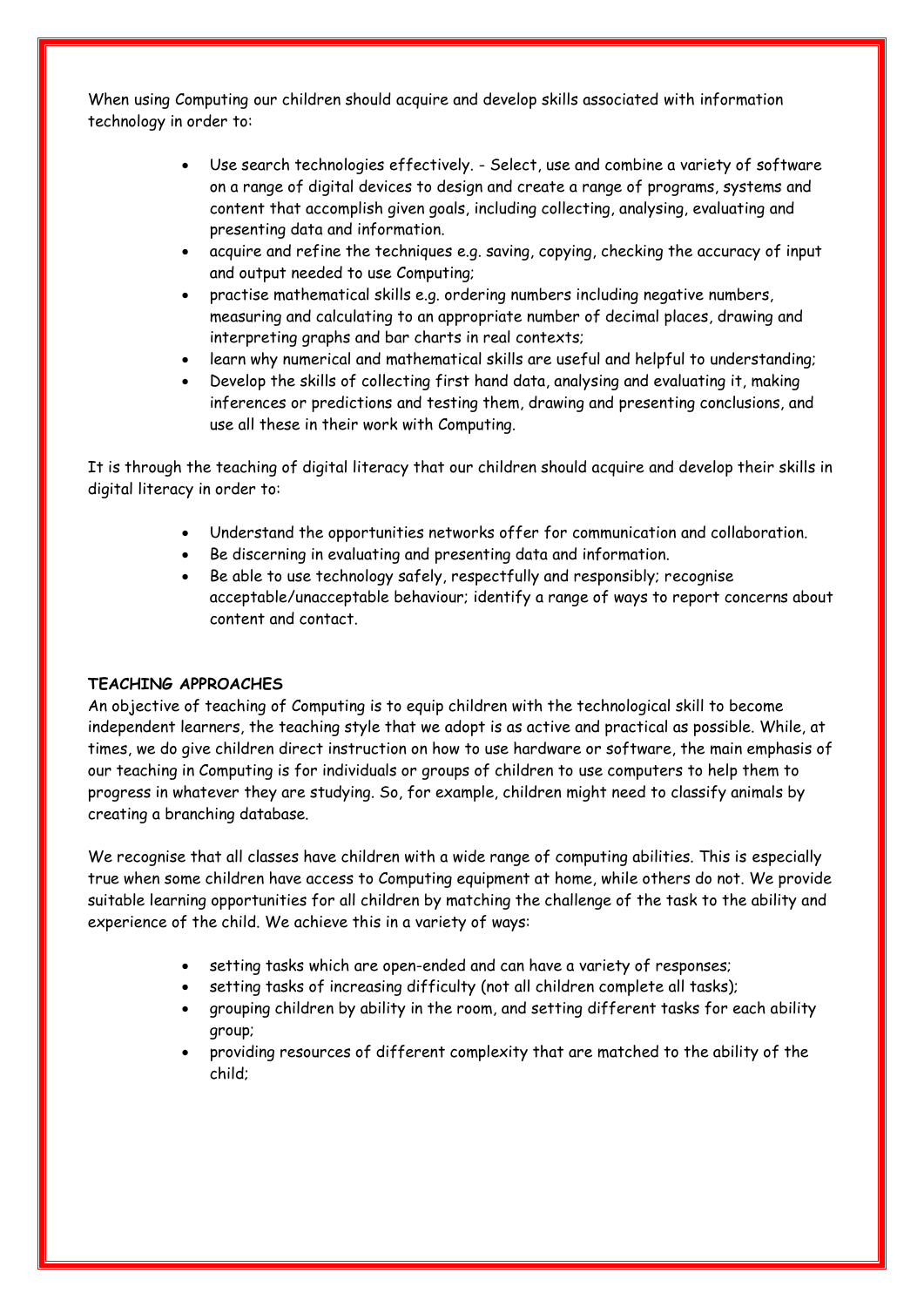#### **PLANNING**

The Computing curriculum skills are taught through designated Computing lessons and embedding them through other subjects i.e. Power point books in literacy and Publisher information leaflets on topic subjects.

The topics studied in Computing are planned to build on prior learning. While we offer opportunities for children of all abilities to develop their skills and knowledge in each unit, we also plan progression, so that the children are increasingly challenged as they move up through the school.

### **COMPUTING IN THE FOUNDATION STAGE**

Following the computing scheme children in the Early Years will reach the Early Learning Goal:

*Children recognise that a range of technology is used in places such as homes and schools. They select and use technology for particular purposes.*

# **THE CONTRIBUTION OF COMPUTING TO OTHER CURRICULUM AREAS**

The teaching of Computing contributes to teaching and learning in all curriculum areas. It also offers ways of impacting on learning which are not possible with conventional methods. Teachers use software to present information visually, dynamically and interactively, so that children understand concepts more quickly. For example, graphics work links in closely with work in art, and work using databases supports work in mathematics, while role-play simulations and the Internet prove very useful for research in humanities subjects. Computing enables children to present their information and conclusions in the most appropriate way. Much of the software we use is generic and can therefore be used in several curriculum areas.

#### **English**

Computing is a major contributor to the teaching of English. Children's reading development is supported through talking stories. As the children develop mouse and keyboard skills, they learn how to edit and revise text on a computer. They have the opportunity to develop their writing skills by communicating with people via e-mail, and they are able to join in discussions with other children throughout the world through the medium of video conferencing. They also learn how to improve the presentation of their work by using desktop publishing software. There is in addition a variety of software which targets specific reading, grammar and spelling skills.

#### **Mathematics**

Children use Computing in mathematics to collect data, make predictions, analyse results, and present information graphically. Screen robots allow pupils to give exact instructions for a particular route, or to use their knowledge of angles to draw a range of polygons.

#### **Science**

Software is used to animate and model scientific concepts, and to allow children to investigate processes which it would be impracticable to do directly in the classroom. Data loggers are used to assist in the collection of data and in producing tables and graphs.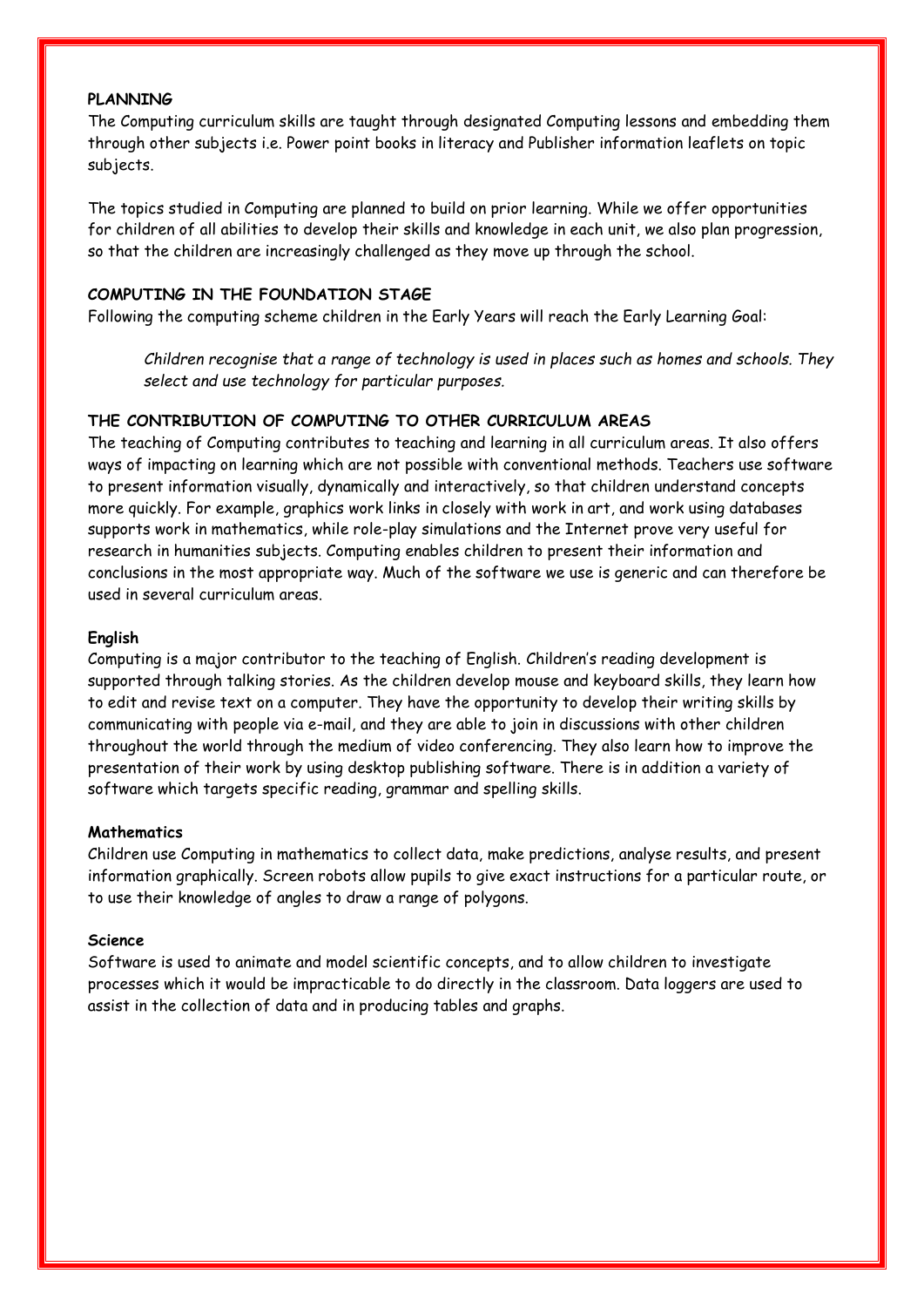## **CONTRIBUTION OF COMPUTING TO THE DEVELOPMENT OF SMSC EDUCATION**

Computing makes a contribution to the teaching of PSHE and citizenship in that children in computing classes learn to work together in a collaborative manner. They also develop a sense of global citizenship by using the Internet and e-mail. There an E-Safety programme of study for all year groups. Through discussion of safety and other issues related to electronic communication, the children develop their own view about the use and misuse of Computing, and they also gain an insight into the interdependence of computing users around the world.

#### **INCLUSION**

At our school, we teach computing to all children, whatever their ability and individual needs. Computing forms part of the school curriculum policy to provide a broad and balanced education to all children. Through our Computing teaching, we provide learning opportunities that enable all pupils to make good progress. We strive hard to meet the needs of those pupils with special educational needs, those with disabilities, those with special gifts and talents, and those learning English as an additional language, and we take all reasonable steps to achieve this. For further details, see separate policies: Special Educational Needs; Disability Discrimination; Gifted and Talented Children; English as an Additional Language (EAL).

### **ASSESSMENT AND RECORDING**

Teachers will assess children's work in Computing by making informal judgements during lessons. On completion of a piece of work, the teacher assesses the work, and uses this assessment to plan for future learning. Verbal feedback is given to the child to help guide his/her progress. Older children are encouraged to make judgements about how they can improve their own work.

#### **RESOURCES**

Our school has a good computer-to-pupil ratio, with every child in each class having access to a computer with internet access during designated computing sessions. All software is already installed on computers and any necessary resources are pre-allocated and accessible by children in the yeargroup specific folder on the RM Shared drive.

We employ a technician to keep our equipment in good working order. Our technician will also set up new equipment, and install software and peripherals.

In order to keep our school computers virus-free, no software from home will be installed on school computers. Pupils completing work at home e-mail to the teacher concerned.